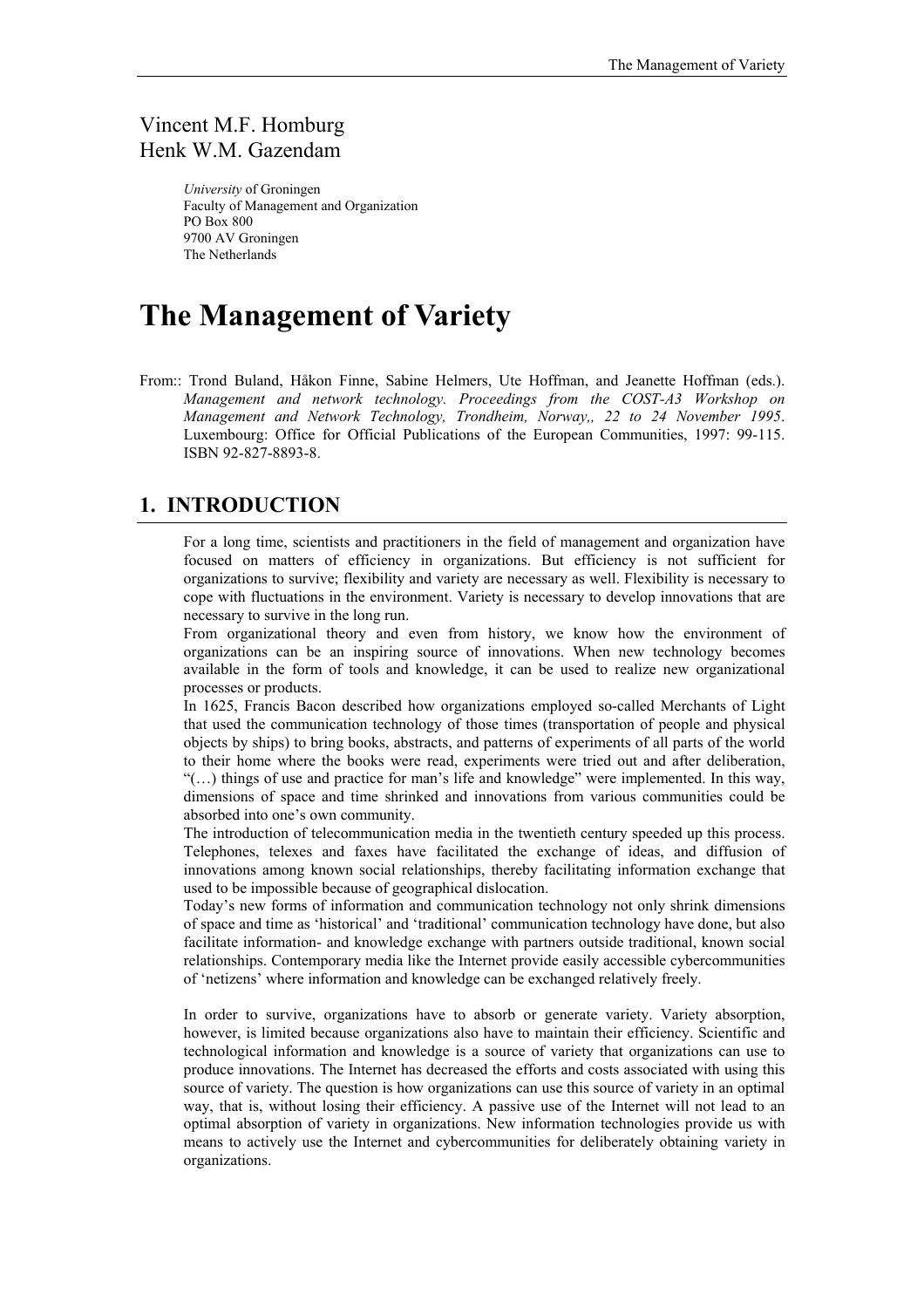In this paper, a model of the variety-absorbing organization is presented. Information management strategies that actively use the Internet are explained based on this organization model. Traditional information management strategies refer to the development of information systems that handle administrative processes more efficiently. Our focus on flexibility and variety in organizations requires a redefinition of the concept of information management strategy as *the management of variety*.

### **2. A CONCEPTUAL MODEL OF ORGANIZATION**

Our conceptual model of organization is based on the idea that organizations are agent communities as well as systems.

As an agent community, an organization consists of agents. Agents are human or machine entities that are autonomous, and can apply and generate knowledge in order to fulfill tasks. Agent communities derive their behavior from the communication and cooperation of agents.

These agent communities can be seen as systems. Systems have properties like efficiency and variety. Systems can be subdivided in subsystems based on the tasks of agents. System properties like efficiency, flexibility and variety have to be seen as aggregates of agent properties or agent performance properties (Gazendam, 1993: 219).

Management is a task of one or more agents in an organization and includes, among others, organizing (defining agent tasks and organizational subsystems), planning (defining common plans and goals, and coordinating (evaluating agent performance and maintaining a balance between organizational interest and agent interest) (Fayol, 1916/1956; Gazendam; 1993: 226).

Systems theory states that open systems behave according to, among others, the following principles (Morgan, 1986: 46; Gazendam, 1993: 163):

- open systems use energy to maintain their form, thus counteracting the tendency of the second law of thermodynamics stating that all systems strive after a maximal entropy (negative entropy principle);
- the internal regulatory mechanisms of an open system must have a variety that matches the variety of possible disturbances from the environment (Ashby's law of requisite variety, Ashby, 1956: 105);
- open systems can change themselves gradually in order to cope better with the challenges and opportunities posed by the environment (evolution principle).

These principles are related to the system properties of efficiency and flexibility in the following way:

- efficiency is related to the negative entropy principle because, for the agents involved, the benefits of being organized must outweigh the costs of being organized (the coordination costs) in order to maintain an organizational form.
- *flexibility* is related to Ashby's law of requisite variety because flexibility means that quantitative fluctuations in the environment can be accommodated by a changed scheduling of agent efforts.

In order to relate variety to open system principles, we need to distinguish three types of variety, related to forms of organizational learning (Gazendam, 1993):

- *structural* variety: the (qualitative) variety of responses an organization can produce as a reaction to external disturbances. This type of variety is related to Ashby's law of requisite variety; an example is the assembly of customized products based on standard components or the adjustment of colors based on fashion.
- *procedural* variety: this refers to different, alternative strategies that can be used to perform tasks and to learn to apply the strategies that fit the task best. This type of variety is related to the evolution principle; an example is process innovation; another example is the variation of dominant coalitions in an agent community.
- *substantial* variety: this is the variety at a restructuring level and it refers to a repertoire of interpretation frames and design strategies to enable organizational restructuring. Substantial variety is related to the evolution principle; examples are product/market innovation and cultural change in an organization.

Procedural and substantial variety are necessary to develop the innovations that are necessary for an organization to survive in the long run. Variety absorption, however, is limited because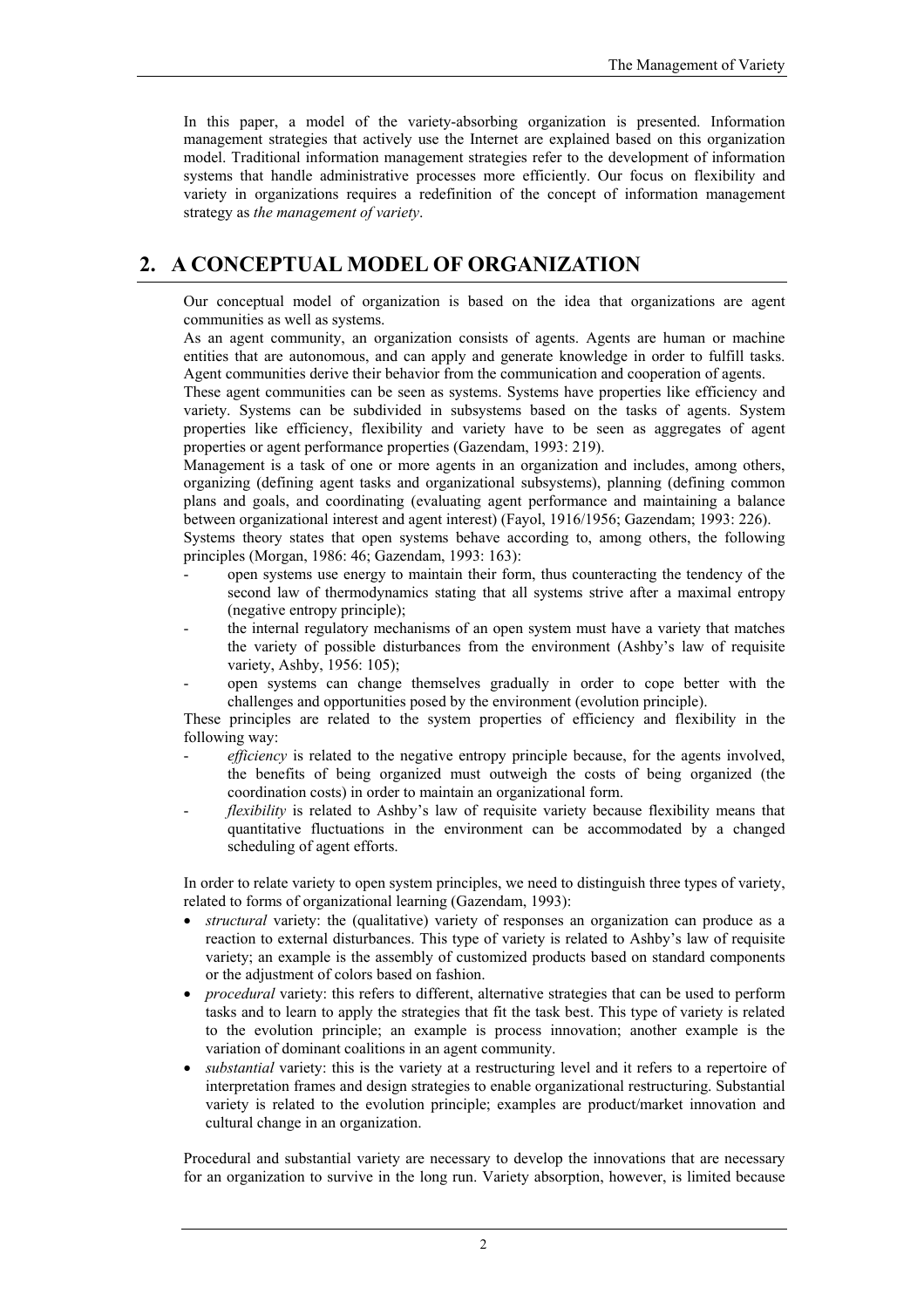organizations also have to maintain their efficiency and flexibility which are important to survive at short term. The maintenance of a balance between efficiency, flexibility, and variety is a central task for management. In organizing, it is important to find an organizational structure that enables an optimal mix of variety, efficiency and flexibility. In planning and coordinating, it is necessary to define information strategies that lead to efficient variety absorption and effective innovation processes.

An organization has to protect its operational core by shielding it off from the environment of the organization that could cause disturbances or that could try to gather important competitive information (Thompson, 1967). In systems theory, it is advocated to localize disturbances from the environment in a separate subsystem. Given the task to design an organizational structure that enables an optimal absorption of variety while maintaining the efficiency and flexibility of the operational core, we therefore propose the following organizational model. In an organization, two subsystems can be distinguished: an *operational core subsystem* and a *variety absorbing subsystem* (see figure 1). It is important to note that these subsystems are organizationally separated. They consist of agent communities that have their own tasks and responsibilities. These agent communities are relatively autonomous, engaging in conversations (with requests, answers, and so on) about various subjects.



#### **Figure 1: conceptual model of an organization**

The operational core subsystem is a system encompassing the primary processes on which the organization is existence-dependent. It has to produce and sell goods or services. The transformation and transaction processes can be based on matter or on information. An example of the latter transformation processes can be found in banks, insurance companies and government agencies. The transaction processes of buying, selling, hiring, paying personnel and so on, can be supported by EDI. The management of the operational core aims at an optimal mix of structural variety, efficiency and flexibility by using management control systems for an efficient financial management and management tools like business process redesign and contracting-out for an optimal structural variety and flexibility.

The variety absorbing subsystem is organizationally separated from the operational core in order to seal off this core from disturbances. The variety absorbing subsystem handles the events that the operational core would see as disturbances. Its aim is to enhance the organization's procedural and substantial variety.

The variety absorbing subsystem has three main tasks:

• the gathering and production of a variety of information and knowledge that is relevant for the organization,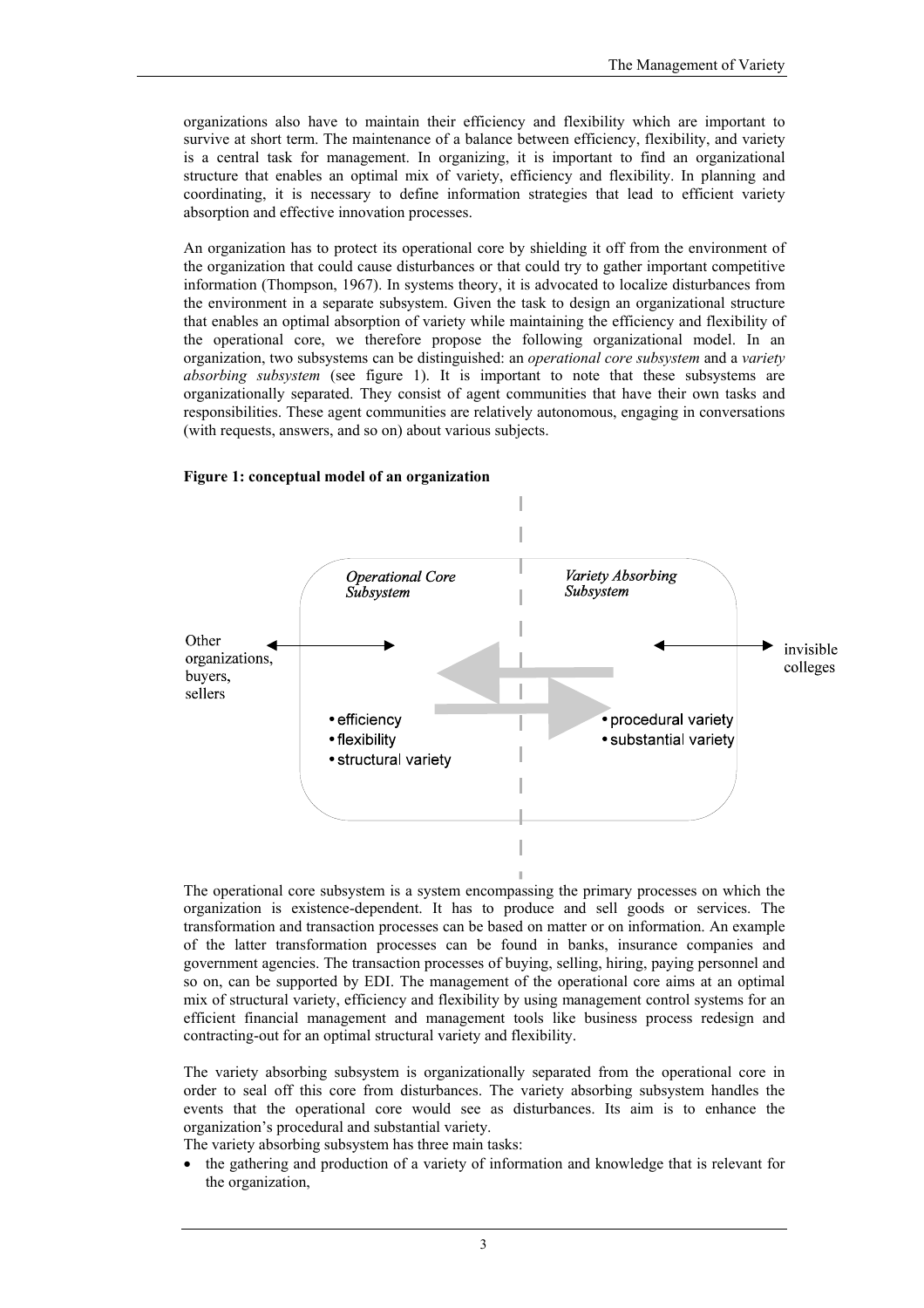- the development of innovations,
- the implementation of innovations in cooperation with the operational core subsystem.

The agents that work in the variety absorbing subsystem have the role of gatekeepers (Allen, 1969), professionals that use their networks of professional contacts (sometimes called invisible colleges, de Solla Price, 1963) for identifying important developments and gathering relevant information. Communication media like the Internet can facilitate these 'invisible colleges' and inspire the creative activity the development of innovations is.

In a world of variety absorption and invisible colleges, interorganizational communication plays an important role. In interorganizational communication, four types or fields can be distinguished using the dimensions commercial/ not commercial and private/ public:

| Table 1: interorganizational links |                                                                                                |                                   |  |
|------------------------------------|------------------------------------------------------------------------------------------------|-----------------------------------|--|
|                                    | public                                                                                         | private                           |  |
| non commercial                     | scientific communication<br>in<br>invisible<br>colleges;<br>information<br>public<br>services: | (electronic) mail                 |  |
| commercial                         | electronic markets                                                                             | electronic data interchange (EDI) |  |

For the purpose of variety absorption, it is recommendable to have a well-functioning system of invisible colleges that can use a non-commercial and public communication facility with its associated behavior rules. Therefore, we think that it is important to keep an instrument like World Wide Web in its original category 'non-commercial and public', and to distinguish a separate 'businessnet' for electronic markets, where business oriented rules apply.

### **3. INFORMATION MANAGEMENT STRATEGIES**

Information management strategies (or information strategies) deal with goals, prioritization, development and use of information systems in organizations. Just like general management, information management strategies need to strike a balance between efficiency, flexibility and variety.

In section two, the decomposition of organizations in two conceptual agent communities revealed that the operational core activities are governed by completely different principles than the variety absorbing activities and that various types of information systems could be thought of that supported the organizational subsystems (see section two and figure two). These various types of information systems each have an own balance between efficiency, flexibility and variety and therefore, different information management strategies have to be used. Below, the information management strategies for the organizational subsystems will be discussed.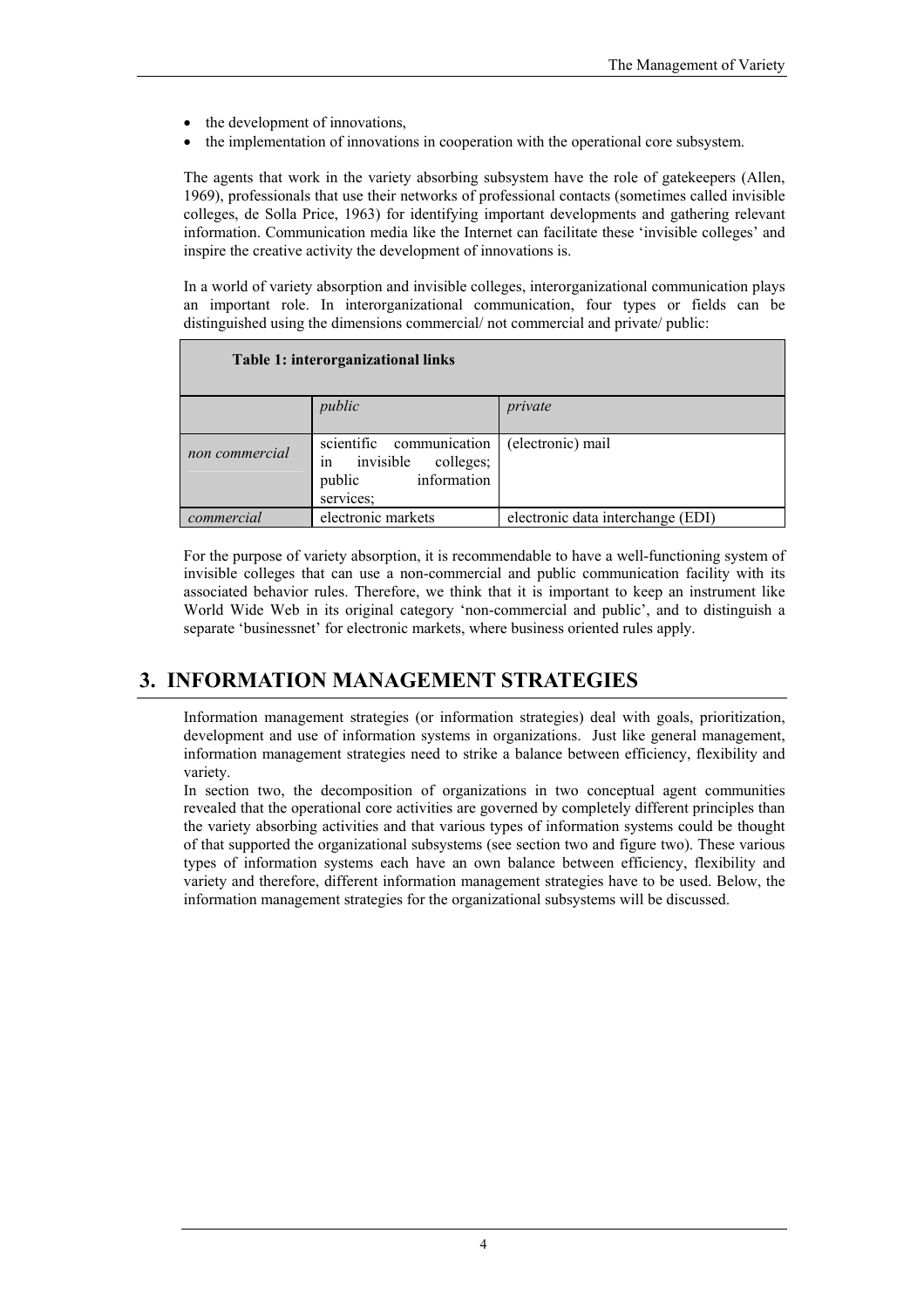

**Figure 2: conceptual model of information systems** 

#### **3.1 Information strategy in the operational core subsystem**

In the operational core subsystem, information management strategies have to support the efficiency and flexibility as well as the structural variety of products and services. The primary processes that produce these goods and services can be based on information or matter.

In traditional information management, in the mix of variety, flexibility and efficiency the structural variety component has often been ignored. Information management strategies in the field of information-bound business processes (supported by *transaction processing systems*) often aimed at enhancing efficiency, ignoring flexibility and structural variety. In the case of material-bound processes, flexibility as well as efficiency has been given attention in the form of planning and scheduling applications, but again, structural variety has been ignored until recently. .

A phenomenon that has gained considerable attention recently is *business process redesign*, the reshuffling of business processes in order to meet customers' requirements in a more flexible way, thereby drawing attention to matters of efficiency and flexibility but also to structural variety.

Telecommunication technology that has affected the above processes predominantly resulted in transaction-related links to buyers, customers, et cetera. These interorganizational relations are supported by *electronic data interchange applications*.

The above processes all take place in the operational core, and information systems that support these processes can be subsumed under business process information systems.

The primary processes are subject to planning and control. Especially in the late 1970s and early 1980s, it was claimed that *management information systems* could produce management information for mid- to long term forecasts based upon data from transaction processing systems and management control systems. This claim has not been justified in practice. In the late 1980s, a more modest claim has become dominant, namely that management control information systems contribute to a better financial management. Information management strategies in this field often aim at offering financial models that enable financial flows to be traced and allocation of scarce resources to be evaluated, referring to respectively efficiency and flexibility.

Traditional information management has been occupied with planning the development of the systems mentioned above, often by decomposing a complete system specification of a company database into information systems areas in which concrete applications were planned and built.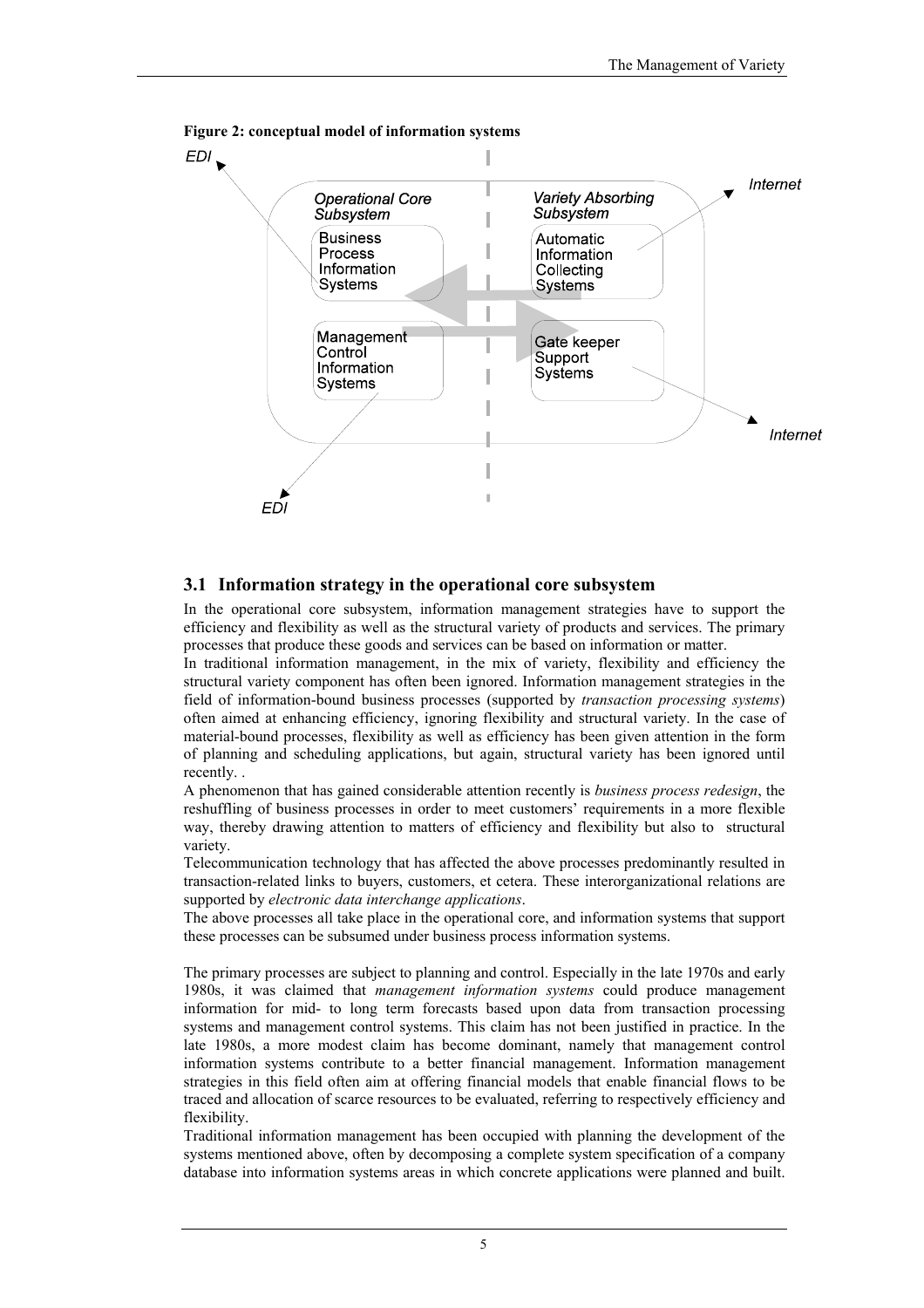This approach towards information management is more or less outdated because of the development of an industry chain in the software industry. Because of that, the effort to build an information system has been reduced by an order of magnitude (Gazendam, 1993). Expensive information planning projects are no longer worthwhile. Information management is no longer only looking inward for controlling costs and effectiveness of computerization, but also looking outwards to markets, products and strategic partnerships. Developing information systems consists of the definition of applications using visual development environments in which general types of building blocks are available rather than coding programs in third generation programming languages. Information management contributes to system development by selection of standards and developing a house-style for consistent interfaces.

Today's information strategies in the operational core subsystem can be characterized by using the software industry chain to a maximum, aiming at applications that offer efficiency, variety at a structural level and flexibility.

#### **3.2 Information strategy in the variety absorbing subsystem**

The information management strategy in the variety absorbing subsystem differs quite radically from the information management in the operational core subsystem. In the variety producing subsystem, especially procedural and structural variety are enhanced, by respectively developing new strategies or modes of operation for the operational core subsystem and providing frameworks, strategic changes of business, and organizational configurations for the operational core. The emphasis is on augmenting creativity and much less on efficiency. It therefore lacks the control-oriented approach of the operational core information strategy. The aim is to absorb information from the data landscape as the Internet can metaphorically be described, to localize and filter procedural and substantial variety and to transfer this variety to the operational core subsystem. The information gathering by the variety absorbing subsystem takes place in two ways: by automated systems and by human gatekeepers (Allen, 1969). Gatekeepers can be thought of as human agents that browse information sources such as the Internet and act as 'trendwatchers'. They surf the net, searching for innovations, like the Merchants of Light traveled the seas looking for innovations.

Gatekeepers are agents that use tools such as Internet browsers, *gatekeeper support systems*, (the World Wide Web Worm, *http://www.cs.colorado.edu/home/mcbryan/WWWW.html*, Lycos, *http://lycos.cs.cmu.edu*). These tools are not sufficient though, to support their task of browsing the web and finding information. To be able to report their findings to the operational core, browsing applications and search engines have to be augmented with the possibilities to summarize findings using interpretation frameworks that can be understood by the organization as a whole<sup>[1](#page-5-0)</sup>. This interpretation framework is a representation of the profile of an organization and its business strategy so that initial search profiles for information (thematic maps) can be composed. These search profiles or thematic maps have a structure deriving from the world view of an organization. These world views will develop based on the training that results from the use of profiles by human agents. The resulting collection of facts, relations, maps and models is a dynamic world atlas tailored to the organization's interests. From this dynamic world atlas, innovation projects that enhance procedural or substantial variety can be proposed to management agents.

Tools that support gatekeepers could include (not currently available) utilities to model functional aspects of the world that are relevant. The gatekeeper's task can be described as seeking and developing frameworks, filling them with knowledge and information relevant to the organization, and communicating the results of these activities.

Apart from the human gatekeeper agents and their computer support systems, one can think of machine agents in the form of automatic information collecting systems. In a functional sense, these systems can be thought of as agents that have been positioned somewhere and that take care of providing information from Internet newsgroups and Internet mailinglists. Doing this by hand results in overwhelming amounts of information. It has been tried to use simple keywordmatching organization's profiles to filter messages, but effective filtering requires more

<span id="page-5-0"></span><sup>&</sup>lt;sup>1</sup> A method for the analysis and specification of world views derived from organizational theories has been explained elsewhere (Gazendam, 1993).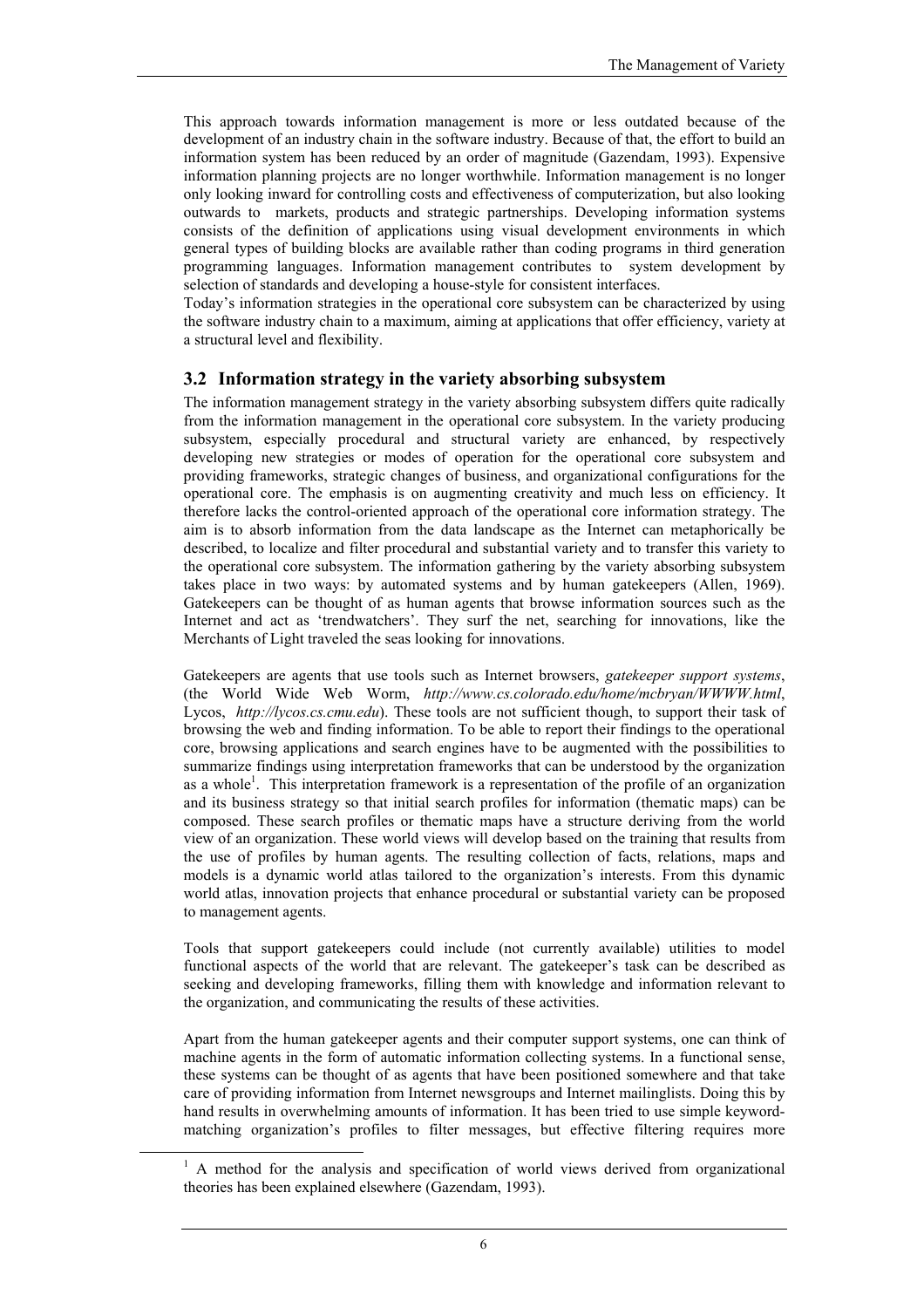complex, rule based profiles to be designed by an organization, and most organizations are not able or willing to build sufficiently complex ones. Therefore, intelligent filtering agents can be put to use that actively learn an organizations profile and to help the gatekeeper with the composing and maintaining of an organization's profile that filters variety from the environment.

The information strategy of this part of the variety absorbing subsystem can be described as the positioning of agents in a strategic way, and to store, maintain and learn the organization a world view or profile of things the organization is interested in. Software agents can be helpful in this strategy as they can support the building of such a world view or profile. In section four, some real-world examples of automated support for variety absorption will be discussed.

#### **3.3 The transfer of variety**

Organizational prosperity derives not so much from innovation *per se* as from speedy and effective diffusion of innovation. Adoption of new technology is never a goal in itself; its goal is to yield improved processes or products (Nooteboom *et al*, 1995). Therefore, not only the absorption of variety and acquisition of knowledge about certain innovations need attention, but also the transfer of variety from variety absorbing subsystem to the operational core and concrete implementation of innovations have to be stressed. In this section, the role of Internet in this diffusion process is described.

Rogers defines the innovation decision process as the process through which an individual passes from first knowledge of an innovation, to forming an attitude toward the innovation, to a decision to adopt (or to reject), to implementation of the new idea, and to confirmation of his decision (Nooteboom *et al*, 1995). According to Gatignon & Robertson, in the early stages of adoption (awareness, interest) one can rely more on impersonal communication at a distance, through mass-media.

The process of acquiring knowledge of innovations and forming an attitude towards it using traditional communication is very time-consuming. The time that elapses between an initial scientific idea and publication of the idea in a journal is about three years (Garvey, 1979). Before official publication, a scientist often uses pre-prints or informal reports to present her or his ideas to a small audience. In the past, efforts to institutionalize pre-prints have been blocked by publishers of scientific journals.

The discovery of innovations from science typically take place in the variety absorbing subsystem. The use of the Internet is useful here because it is an institutionalized source of 'invisible colleges' (De Solla Price, 1963), Internet is a rich source of scientific 'preprints' of articles and papers<sup>2</sup> and organizations can therefore much earlier begin considering adopting an innovation than in the case where only official scientific media were used.

Later stages of the innovation decision process (trial, evaluation, adoption) require closer, more personal and oral contact between variety absorbing subsystem and operational core subsystem and in these stages, the conceptual separation of these subsystem needs to be relaxed. In these processes, information systems and computer agents play a less prominent role.

## **4. AGENT TECHNOLOGY**

#### **4.1 Software agents**

In the previous section, an outlook on the practical use of automatic information collecting systems has been given. In this section, automatic information collecting will be further explained and some real-world systems will be described.

Software agents or agent-based systems are machine agents, computer systems with properties of autonomy, social ability, reactivity and proactiveness (Jennings & Wooldridge, 1995) that have mentalistic notions such as knowledge, belief, intentions and obligations. These computer

<span id="page-6-0"></span> <sup>2</sup>  $\frac{2}{3}$  See for example http://www.bdk.rug.nl/mais/papers.html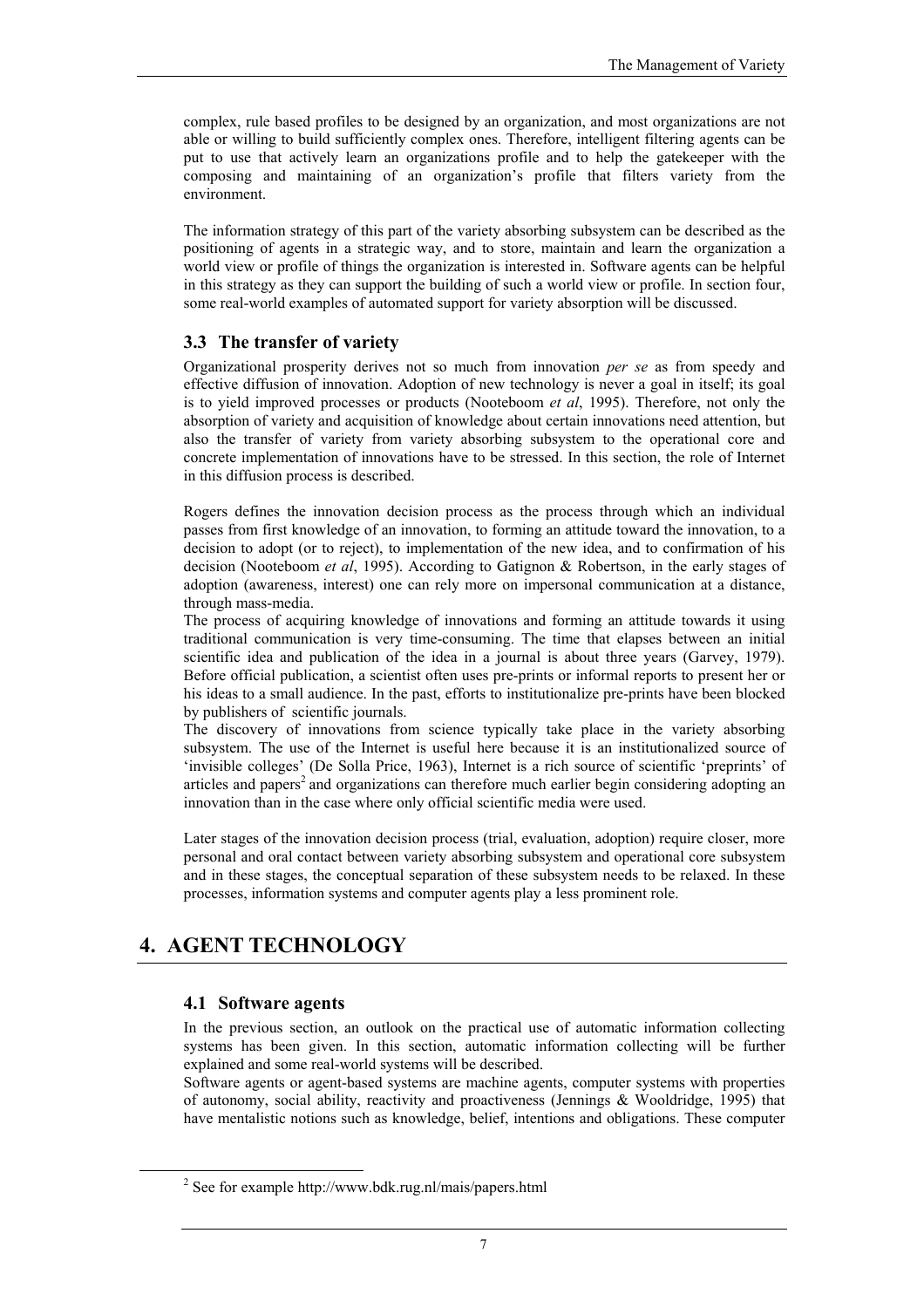agents can therefore by considered as members of organizations, learning and applying knowledge to fulfill tasks.

Maes (1994) describes agents as active computer entities that can sense the environment and perform actions for users in a semi-intelligent way, that is, the software agent knows (or: learns) the user's or the organization's goals, habits, et cetera. An example of a (very primitive, not actively learning) software agent is the Bargain Finder (http://bf.cstar.ac.com/bf/), an Internet agent that is able to scan catalogs of eight online music stores and finds the best price of a CD of your choice. An example of a system that actively learns (and therefore can be truly called an 'agent') is *firefly* from MIT (http://www.agents-inc.com), Firefly is capable of recommending music that it knows the user will enjoy by using and learning the tastes, opinions, preferences and idiosyncrasies of those most similar to you (your "nearest neighbors") in order to suggest new music that the user might like too. The more *firefly* is trained, the more useful and accurate it gets. The more other people use the system, the smarter the firefly community of users becomes.

#### **4.2 Filtering agents**

In the context of the conceptual organization model of section two, and our vision of information strategy in section three, one can envisage software agents that filter variety from mailinglists, Newsnet and the World Wide Web, in order to search innovations that could be used in the organization.

A central theme in information filtering is the 'recall and precision' issue (Loosjes, 1973). *Recall* is the number of relevant documents retrieved expressed as a percentage of the total number of relevant documents present in cyberspace. *Precision* is the number of relevant documents expressed as a percentage of the total number of retrieved documents, including the noise. There is a tradeoff between searching through fewer articles and finding more information. With simple subscription to mailinglists or access to newsgroups without any intelligent filtering or processing capabilities, an acceptable balance will not be easy to find. Much work is being done to develop agents that, technically speaking, deserve that denotation, i.e. learn an organization's profile and could be described as 'intelligent' (Huang, Jennings and Fox, 1994). This research is aimed at developing mail agents as well as Newsnet agents as well as WWW-agents. The latter categories have been emphasized as these areas continue to multiply.

In the following table, examples of filtering agents and their URL's on the Internet are stated. In sections 4.2.1 and 4.2.2, two examples will be described.

| Table 2: list of Internet filtering agents |                                                                                                                              |                                                                                                                                        |  |
|--------------------------------------------|------------------------------------------------------------------------------------------------------------------------------|----------------------------------------------------------------------------------------------------------------------------------------|--|
| <b>SIFT</b>                                | The Stanford Information Filtering<br>Tool                                                                                   | http://sift.stanford.edu/                                                                                                              |  |
| NewsWeeder                                 | network based<br><b>USENET</b><br>neural<br>News filtering service<br>(Carnegie Mellon University)                           | http://anther.learning.cs.cmu.edu/i<br>fhome html                                                                                      |  |
| NewsClip                                   | designed for<br>filtering<br>language<br>USENET News that is capable of<br>binary filtering when used with any<br>newsreader | http://www.clarinet.com/newsclip.<br>html                                                                                              |  |
| <b>MAXIMS</b>                              | electronic<br>mail<br>Collaborative<br>filtering system<br>Media<br>(MIT)<br>Lab<br>Autonomous<br>Agents Group).             | ftp://media.mit.edu/pub/agents/int<br>erface-agents/MAXIMS/                                                                            |  |
| WebWatcher                                 | (Carnegie Mellon University)                                                                                                 | http://webwatcher.learning.cs.cmu<br>.edu:8080/cgi-bin/agent-<br>welcome.pl?http://www.ai.univie.<br>ac.at/oefai/ml/ml-ressources.html |  |
| Webhound<br>WebHunter                      | A collaborative World Wide Web<br>filtering system<br>Media<br>Lab<br>(MIT<br>Autonomous<br>Agents Group).                   | http://webhound.www.media.mit.<br>edu/projects/webhound/                                                                               |  |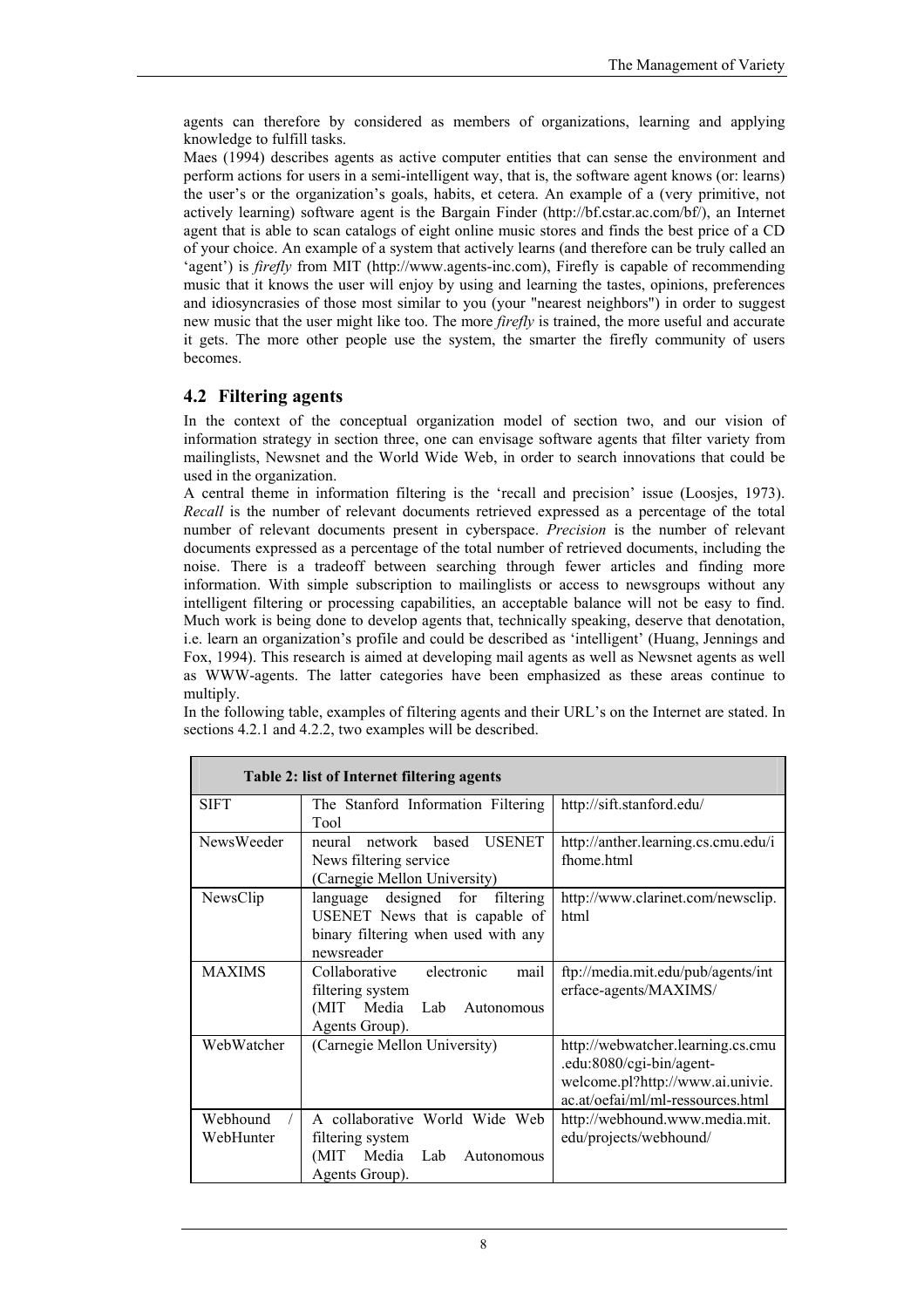#### **4.2.1 Intelligent Usenet agent: NewsWeeder**

NewsWeeder is an example of an intelligent filtering agent. It uses both content based filtering (matching documents and texts against a user's profile) as well as collaborative filtering (using rates of earlier readers of an article to predict an article's importance).

NewsWeeder begins with presenting all articles of a certain newsgroup and asks for a user's rating of articles. Each night, the system uses the collected rating information to learn<sup>3</sup> a new model of an organization's interests and can, after a while, present virtual newsgroups, personalized lists according to learned preferences for an organization (Lang, 1995).

#### **4.2.2 Intelligent WWW agent: WebWatcher**

An example of an intelligent software agents that advises users to search in hypertext documents and that can also search autonomously, is WebWatcher (Armstrong *et al*, 1995). As a user surfs the net, searching for information, WebWatcher uses its learned profiles to recommend especially promising hyperlinks to the user by highlighting these links on the user's display. The user gives feedback by clicking 'I found it' or 'I give up', thereby generating knowledge that WebWatcher uses on coming net searches.

The working of this agent (its learning mechanisms) are comparable to that of NewsWeeder, but the representation of the underlying data landscape is something more complicated (with hyperlinks and so on) and WebWatcher guides the user less deliberately (the user can more easily ignore WebWatcher's advises).

### **5. SUMMARY AND CONCLUSIONS**

Traditionally, management emphasizes efficiency as a critical success factor. Flexibility and variety are also necessary to survive in the long run, in order to be able to pick up innovations from the environment and to be able to use new technology.

The Internet provides organizations with a very rich source of variety. However, there's a limit to which efficient organizations can absorb variety. In order to absorb external variety optimally, organizations must have a variety absorbing subsystem apart from the operational core in which goods and services are produced. These subsystems require different management strategies:

- a strategy seeking an optimal mix of efficiency, flexibility and structural variety and
- a strategy aiming at optimal variety absorption and variety transfer.

An explicit management of variety in organizations is necessary because of the opportunities arising from new information and communication technology.

In the operational core subsystem, the emphasis is on efficiency. Information systems are used to support scheduling activities and management control systems facilitate financial management. New communication technology is used to speed up external transactions with suppliers, consumers and banks. The emergence of an industry chain in the software industry has had an important influence on information management strategies. Nowadays, information management strategies use this industry chain to a maximum.

In the variety absorbing subsystem, information and knowledge is absorbed from for example the Internet by human gatekeepers that use browsing tools and build models of organizational reality, and by software agents that actively learn a profile of interorganizational interests and present all kinds of documents that are interesting to an organization. In this way, scientific innovations can be found much earlier than using official scientific publications. The information strategy of this organizational subsystem consists of the strategic positioning of software agents on the Internet and of developing, storing and maintaining an organization's world view or profile of things an organization is interested in. This process can be supported

<span id="page-8-0"></span> $\overline{\phantom{a}}$  $3$  NewsWeeder makes use of term-frequency / inverse-document frequency weighting and a technique that is based on the minimum-description length. For the sake of brevity, these techniques will not be presented here but the interested readers are referred to the original article of Lang (1995).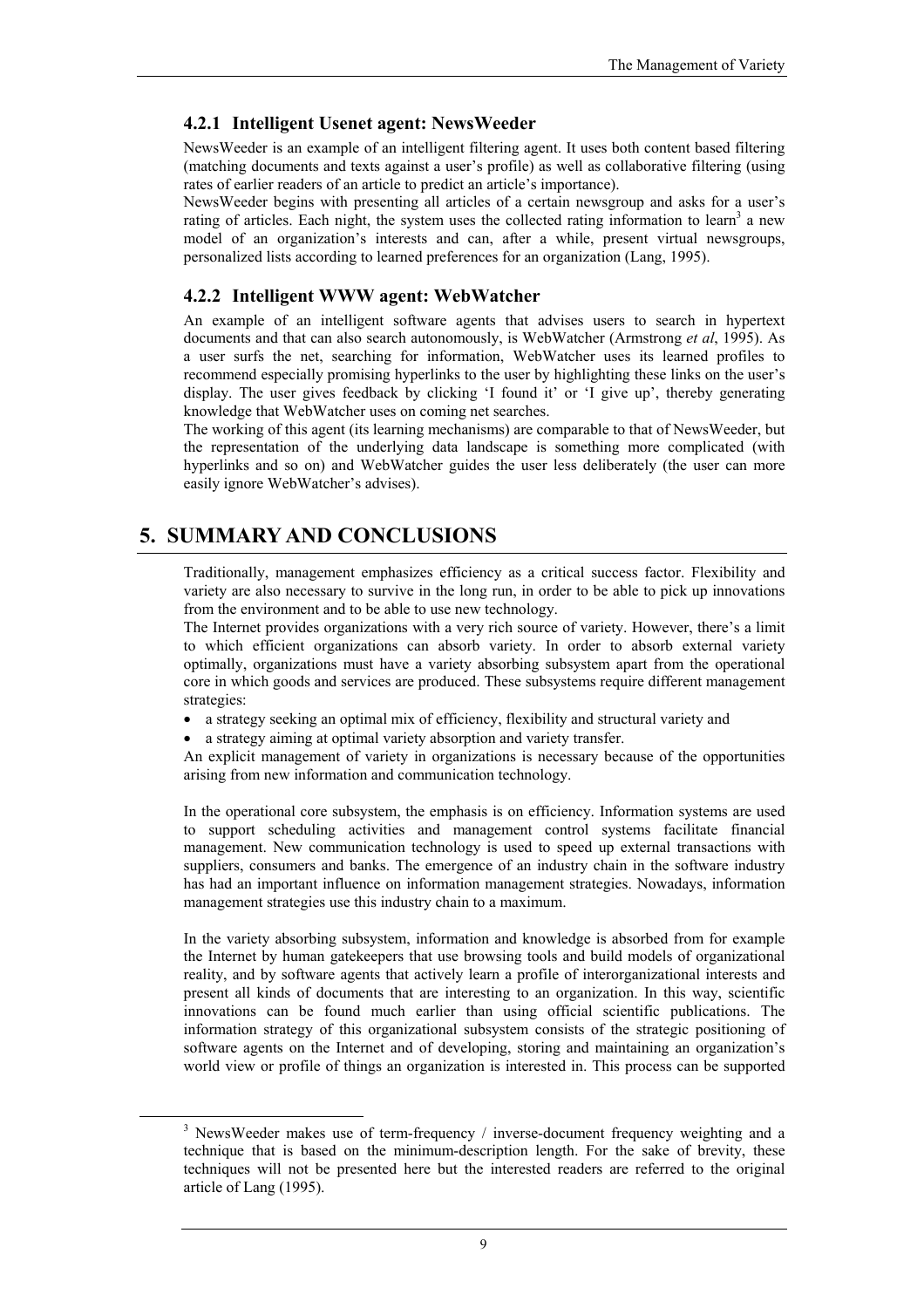by intelligent browsers, intelligent filtering agents and all kinds of tools that can be used to model an organization's profile and to document innovation projects.

The resulting information strategies invite us to position new telecommunication technology such as electronic data interchange applications on one hand and (intelligent) Internet browsing agents on the other hand as completely different developments that require different information management strategies. The latter, intelligent Internet filtering agents draw attention to possible strategic use of the Internet.

In this paper, we have presented elements of the management of variety. Using these techniques, we think we have supplied the gardeners of the data landscape with strategies to harvest fruitfully.

### **6. LITERATURE**

Allen, T.J. (1969). Information needs and uses. *A.R.Inf.Sc. & Technol.*: 4, 4-29

Allen, T.J. (1977). Managing the Flow of Technology: Technology Transfer and the Dissemination of Technology Information within R&D Organization. Cambridge Massachusetts: MIT Press.

Armstrong, R., D. Freitag, T. Joachims, T. Mitchell. (1995). WebWatcher: A Learning Apprentice for the World Wide Web. *http://www.cs.cmu.edu/afs/cs.cmu.edu/project/theo-6/web-agent/www/project-home.html.* 

Ashby, W.R. (1956). Self-regulation and requisite variety. In: W.R. Ashby. *Introduction to cybernetics.* New York: Wiley, Reprinted in: F.E. Emery (ed.). (1970). Systems Thinking. Harmondsworth: Penguin Books, 105-124.

Fayol, H. (1916). Administration, industrielle et générale. Extract du *Bulletin de la Société de l'Industie Minérale,* 3e livraison de 1916. Quarantième Mille. Paris: Dunod.

Huang, J., N.R. Jennings and J. Fox (1994). An Architecture for Distributed Medical Care. In: Wooldridge, M.J. and N.R. Jennings (eds.). *Intelligent Agents.* Berlin: Springer Verlag.

Garvey, W.D. (1969). *Communication: The Essence of Science*. Oxford: Pergamon Press.

Gazendam, H.W.M. (1993). *Variety Controls Variety.* Groningen: Wolters-Noordhoff.

Harrington, J. (1991). Organizational structure and information technology. New York: Prentice-Hall.

Jennings, N.R. and M. Wooldridge (1994). *Applying Agent Technology.* In: M.J. Wooldridge, N.R. Jennings, (eds.) *Intelligent Agents.* Berlin: Springer Verlag.

Lang, K. (1995). NewsWeeder: Learning to Filter Netnews. *http://anther.learning.cs.cmu.edu/ml95.ps*.

Loosjes, Th.P. (1973). *On Documentation of Scientific Literature*. London: Butterworths.

Maes, P. (1994). Interacting with Virtual Pets and other Software Agents (presentation at the Doors of Perception-2 Conference, November 1994, Amsterdam), *http://www.mediamatic.nl/Doors/Doors2/Maes/Maes-Doors2-E.html*.

Morgan, G. (1986). *Images of Organization*. Beverly Hills: SAGE.